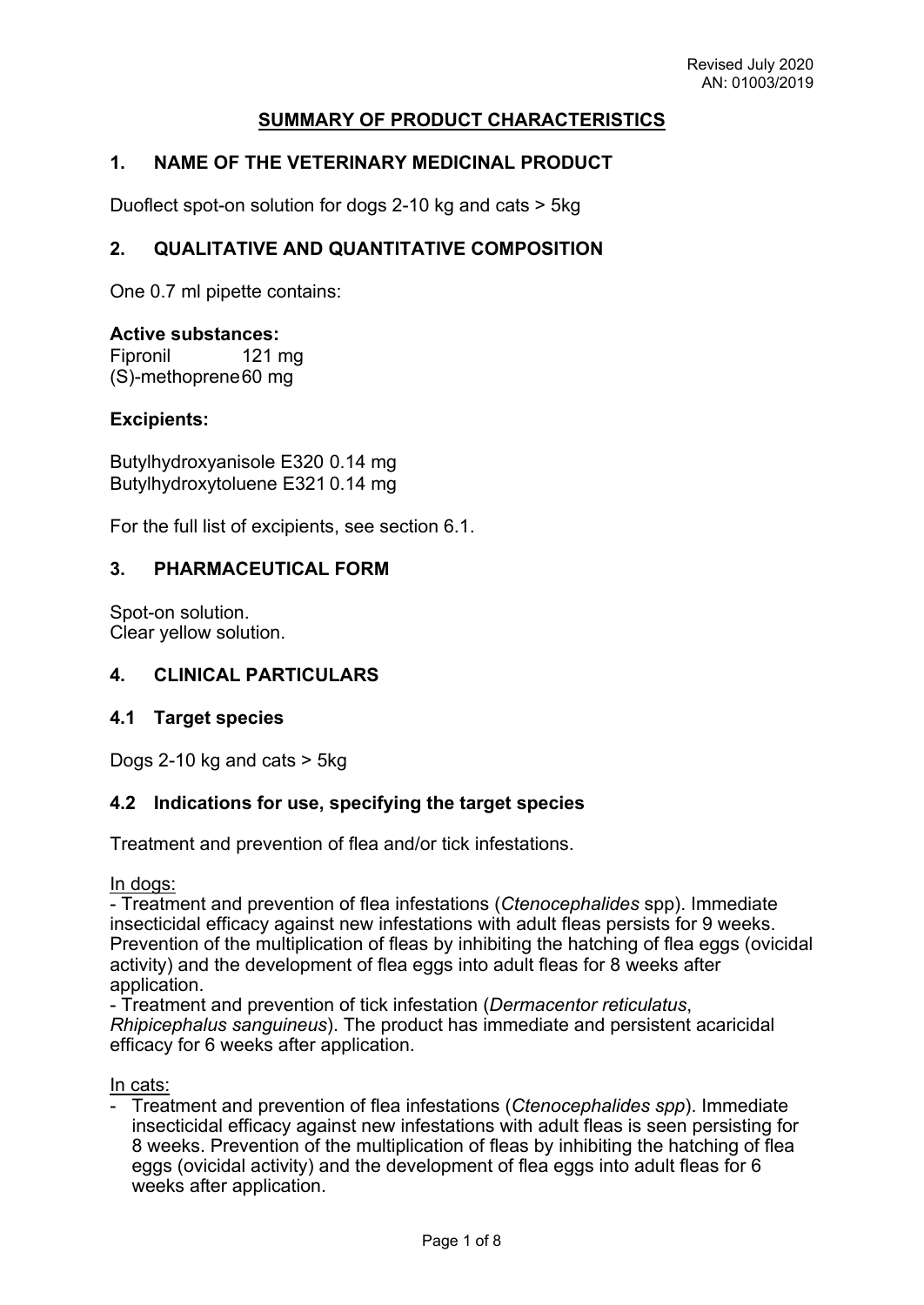- Treatment and prevention of tick infestation (*Rhipicephalus turanicus*). The product has immediate and persistent acaricidal efficacy for 5 weeks after application.

The product can be used as part of a treatment strategy for the control of Flea Allergy Dermatitis (FAD) when previously diagnosed by a veterinary surgeon.

## **4.3 Contraindications**

Do not use in rabbits as adverse reactions, even mortality, could occur. Do not use in cases of hypersensitivity to the active substance or to any of the excipients.

Do not use on sick (e.g. systemic disease, fever) or convalescent animals.

## **4.4 Special warnings**

The attachment of single ticks after treatment cannot be ruled out. Therefore the transmission of infectious disease cannot be completely excluded if conditions are unfavourable.

All stages of fleas can infest the animal's basket, bedding, and regular resting areas such as carpets and soft furnishings. In cases of massive flea infestation and at the beginning of the control measures these areas should be treated with a suitable environmental product. To reduce environmental flea challenge, all animals living in the same household should also be treated with a suitable flea control product.

For the treatment and control of flea allergy dermatitis it is recommended that allergic patients and all other animals in the household should be treated on a regular basis.

The effect of bathing dogs on the duration of product efficacy against fleas has been studied.

Weekly water immersion of dogs following treatment had no effect on the duration of efficacy. Shampooing of dogs with an emollient shampoo 48 hours prior to treatment had no effect on duration of efficacy. Weekly shampooing with an emollient shampoo in dogs may reduce the duration of efficacy to 3 weeks against adult fleas and to 6 weeks against immature stages of fleas. Weekly bathing with a chlorhexidine shampoo may reduce effectiveness against adult fleas to 3 weeks.

No data on the effect of bathing/shampooing on the efficacy of the product in cats is available.

# **4.5 Special precautions for use**

## **Special precautions for use in animals**

For external use only. Do not administer orally.

Avoid contact with the eyes of the animal. If the product is in contact with eyes, rinse immediately with plenty of water.

Do not apply the product on wounds or skin lesions.

Wait for the application site to dry before allowing the treated animal to come into contact with valuable fabrics or furnishings.

It is important to make sure that the veterinary medicinal product is applied directly onto an area of dry skin where the animal cannot lick it off and to make sure that animals do not lick each other following treatment.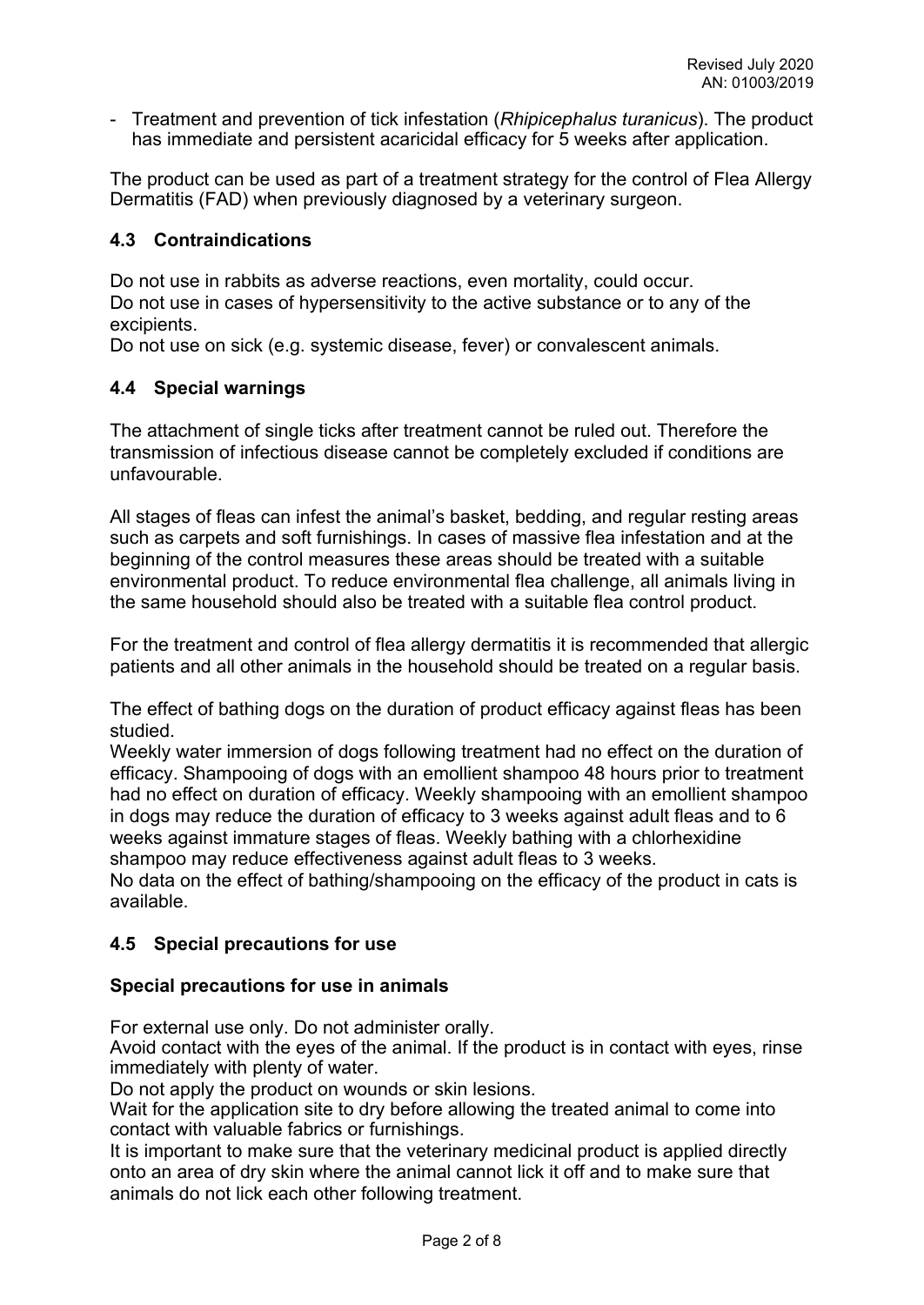In the absence of additional safety studies, do not repeat the treatment at intervals of less than 2 weeks.

The safety of the product has not been established in dogs younger than 8 weeks of age weighing less than 2 kg bodyweight (bw).

The safety of the product has not been established in cats younger than 8 weeks of age or weighing less than 0.5 kg of bw.

### **Special precautions to be taken by the person administering the veterinary medicinal product to animals**

This product can cause mucous membrane, skin and eye irritation.

Therefore, contact of the product with mouth, skin and eyes should be avoided. In the case of accidental eye contact immediately and thoroughly flush the eyes with water. If eye irritation persists seek medical advice and show the package leaflet or the label to the physician.

Avoid contents coming into contact with the fingers. If this occurs, wash off immediately with soap and water.

People with known hypersensitivity to fipronil and/or (S)-Methoprene should not treat their animal with this product.

This product may cause neurotoxicity and be harmful if swallowed. Avoid ingestion including hand-to-mouth contact.

Treated animals should not be handled or played with for at least 12-hours after treatment. Animals should be treated in the evening in order to minimise contact with the treated animal. On the day of treatment, treated animals should not be permitted to sleep with their owner, especially children.

Do not eat, drink or smoke while handling the product.

If the product is accidentally swallowed, seek medical advice immediately and show the package leaflet to the physician.

Wash hands thoroughly after use.

Keep stored pipettes in the original packaging until ready to use. In order to prevent children from getting access to used pipettes, dispose of used pipettes immediately in a proper way.

## **Other precautions**

Fipronil and (S)-methoprene may adversely affect aquatic organisms. Dogs should not be allowed to swim in watercourses for 2 days after application.

## **4.6 Adverse reactions (frequency and seriousness)**

Transient cosmetic effects at the application site such as spiking of the hair, wet appearance, dry residue or slight scaling, were very rarely observed in spontaneous reports.

These changes do not affect the safety or the efficacy of the product.

Transient hypersalivation after licking the product was observed very rarely in spontaneous reports mainly due to the excipients of the product. Vomiting after swallowing was observed very rarely in spontaneous reports in dogs.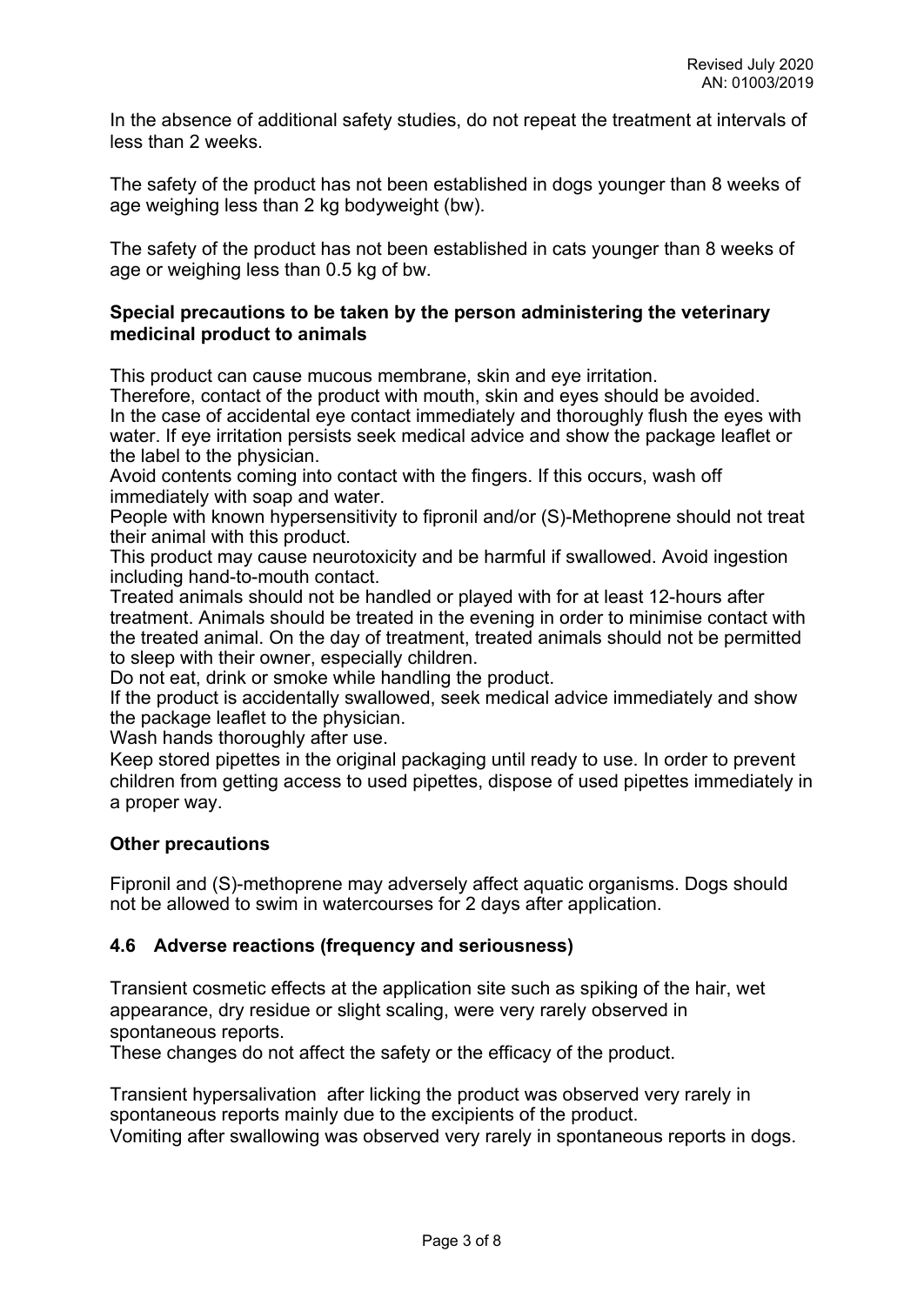The frequency of adverse reactions is defined using the following convention: - very common (more than 1 in 10 animals treated displaying adverse reaction(s)

- common (more than 1 but less than 10 animals in 100 animals treated)
- uncommon (more than 1 but less than 10 animals in 1,000 animals treated)
- rare (more than 1 but less than 10 animals in 10,000 animals treated)

- very rare (less than 1 animal in 10,000 animals treated, including isolated reports)

## **4.7 Use during pregnancy, lactation or lay**

Laboratory studies have not produced any evidence of teratogenic or foetotoxic effects with fipronil, although developmental effects (e.g. neurotoxicity) has been shown in rats in one study.

The safety of the veterinary medicinal product has not been established in cats and dogs during pregnancy and lactation. Use only according to the benefit/risk assessment by the responsible veterinarian.

### **4.8 Interaction with other medicinal products and other forms of interaction**

None known.

### **4.9 Amounts to be administered and administration route**

Spot-on use. Dogs 2-10 kg and cats > 5kg

One pipette per animal corresponding to the minimal recommended dose of 12 mg/kg bw of fipronil and 6 mg/kg bw of (S)-methoprene.

Treatment can be repeated every 6 weeks on dogs and every 5 weeks on cats, or as considered appropriate for the type and level of parasitic exposure. In the absence of appropriate studies, the treatment should not be repeated at intervals of less than 2 weeks.

How to apply:

Disconnect one of the blisters from the card. This helps to avoid accidental opening of the adjacent blisters in order to protect the still unopened pipettes from exposure to humidity. Open the blisters with scissors. To avoid damaging the pipette cut along the line marked with the scissors icon. Carefully peal back the foil from the cut off end and withdraw the pipette.



Hold the pipette upright. Tap lightly to ensure the entire liquid content is within the main body of the pipette. Bend the upper border strip backwards. Then the pipette can be set aside, if necessary. To open the pipette, snap off the top of the pipette along the scored line.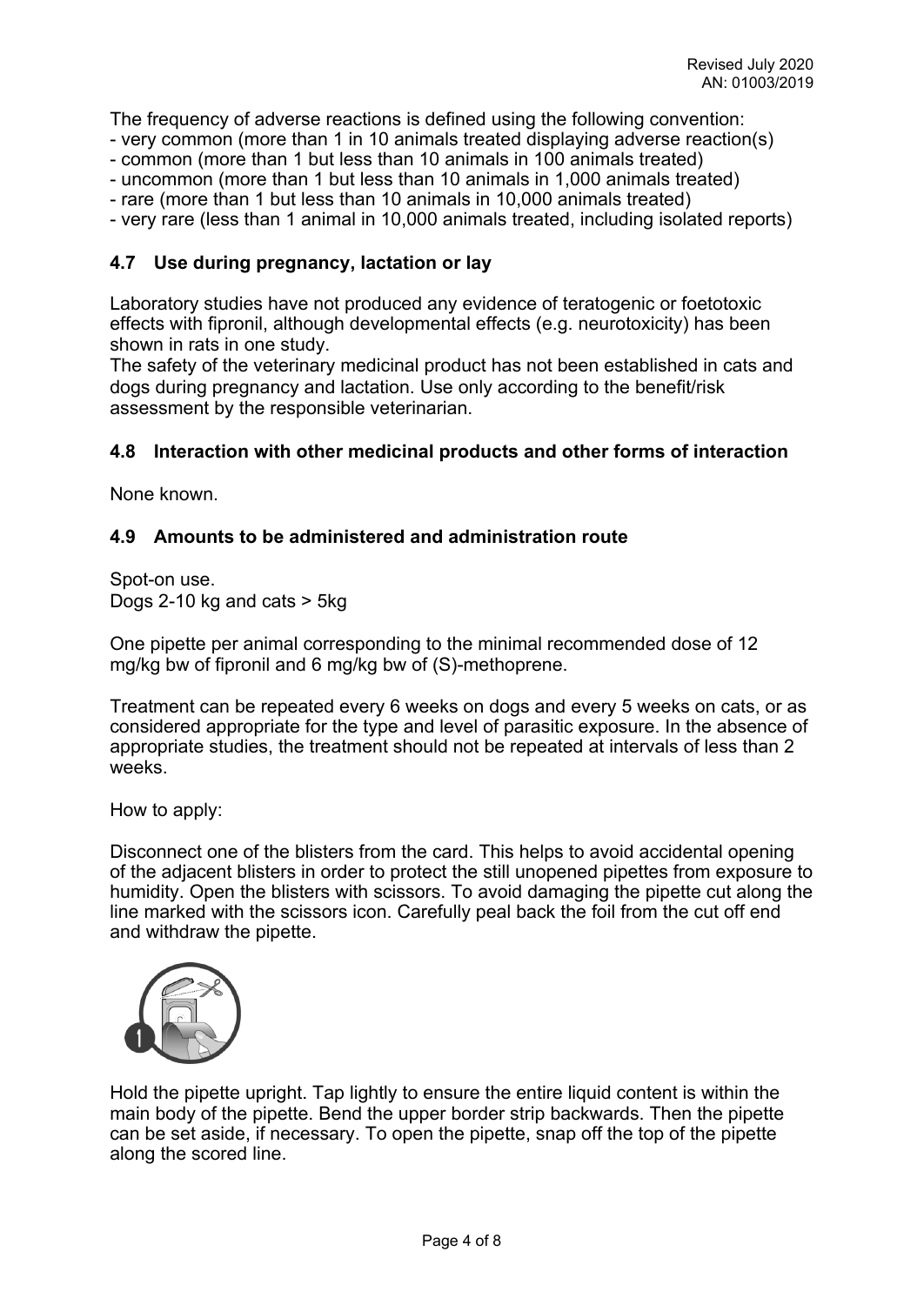

Part the coat between the shoulder blades until the skin is visible. Place the tip of the pipette on the skin and squeeze the pipette several times to empty its content completely and directly onto the skin in one spot.



Application of the solution near the base of the neck minimises the possibility that the animal will lick the solution off. Care should be taken after the application that animals do not mutually lick off the solution.

Care should be taken to avoid excessive wetting of the hair with the product since this will cause a sticky appearance of hairs at the treatment spot.

## **4.10 Overdose (symptoms, emergency procedures, antidotes), if necessary**

No adverse effects were observed in a target animal safety study conducted in 8 weeks old puppies weighing approximately 2 kg bw treated on 7 consecutive occasions at 2 week intervals with up to 5x the recommended dose.

No adverse effects were observed in a target animal safety study conducted in 8 weeks old kittens weighing approximately 0.5 kg bw treated on 7 consecutive occasions at 2 week intervals with up to 5x the recommended dose.

## **4.11 Withdrawal period(s)**

Not applicable.

# **5. PHARMACOLOGICAL PROPERTIES**

Pharmacotherapeutic group: Ectoparasiticides for topical use, fipronil combinations. ATCvet code: QP53AX65

The product is an insecticidal and acaricidal solution for topical use, containing an association of an adulticidal active ingredient, fipronil, in combination with an ovicidal and larvicidal active ingredient, (S)-methoprene.

## **5.1 Pharmacodynamic properties**

**Fipronil** is an insecticide and acaricide belonging to the phenylpyrazole family. It acts by interacting with ligand-gated chloride channels, in particular those gated by the neurotransmitter gamma-aminobutyric acid (GABA), thereby blocking pre- and postsynaptic transfer of chloride ions across cell membranes. This results in uncontrolled activity of the central nervous system and death of arthropods such as fleas and ticks. Fipronil acts by contact. After topical administration, fipronil accumulates itself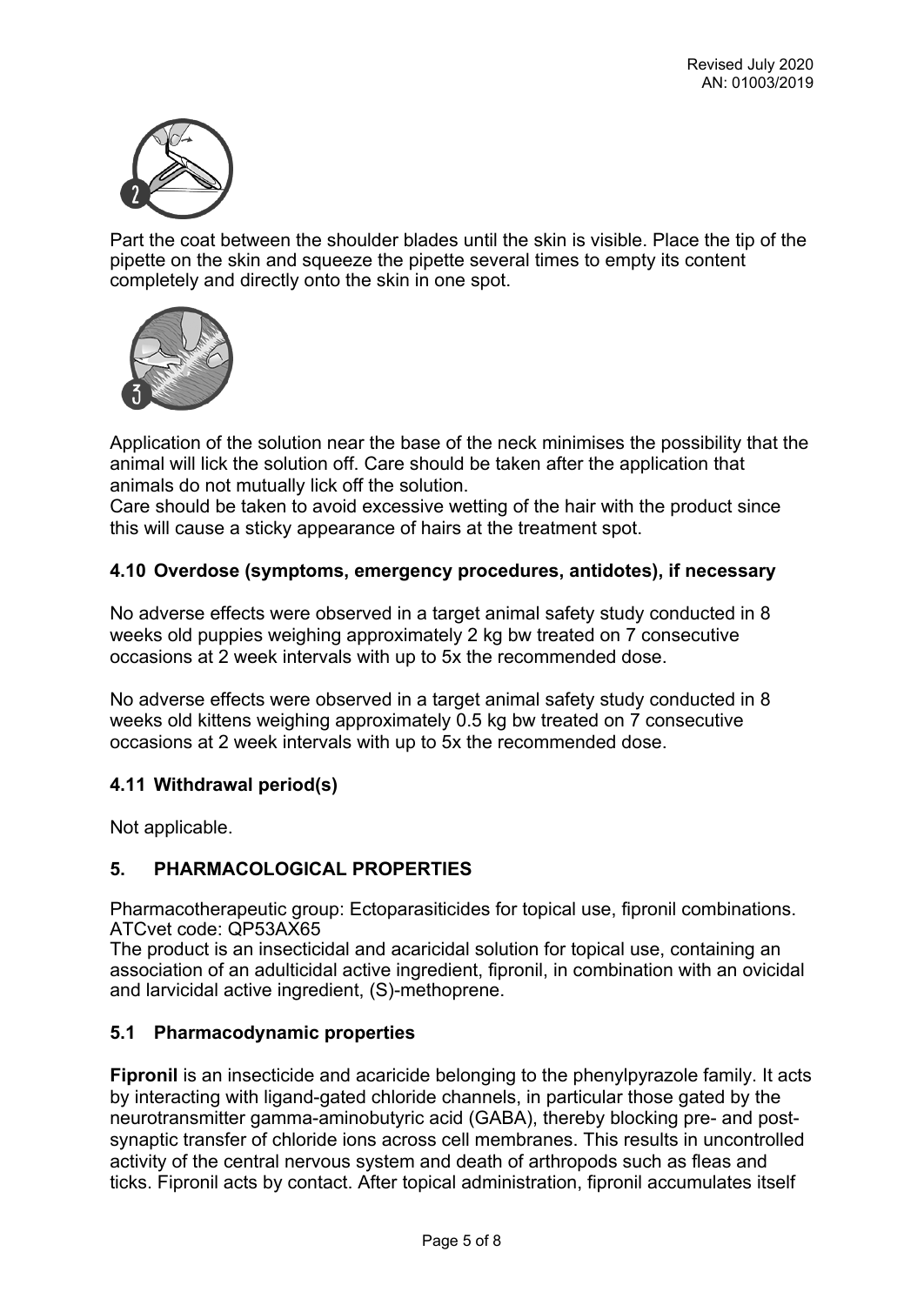in sebaceous glands and is released progressively on hair surface via follicular ducts. Fipronil usually kills fleas within 24 hours and ticks within 48 hours.

**(S)-methoprene** is an insect growth regulator (IGR) of the class of compounds known as juvenile hormone analogues that inhibit the development of immature stages of insects. This compound mimics the action of juvenile hormone and causes impaired development and death of the developing stages of fleas. (S)-methoprene acts by contact. The on-animal ovicidal activity of (S)-methoprene results from either inhibition of egg laying by absorption through the cuticle of the adult fleas or from inhibition of egg hatching by direct penetration in newly laid eggs. In the environment of the treated animal, (S)-methoprene is also effective in the elimination of flea larvae and pupae, preventing these stages from developing into adults. This prevents further contamination with newly emerged adult fleas.

## **5.2 Pharmacokinetic particulars**

## Fipronil

Fipronil is poorly absorbed through the skin. After topical application in clinical conditions (licking not prevented):

Fipronil and its major metabolite are well-distributed in the haircoat of dogs and cats after topical administration.

### In dogs:

Peak fipronil plasma concentrations (mean  $C_{\text{max}}$  25.5 ng/ml) are slowly attained (mean  $t_{max}$  approximately 96 h). Fipronil is metabolized to fipronil sulfone.

In cats:

Peak fipronil plasma concentrations (mean  $C_{\text{max}}$  316 ng/ml) are rapidly attained (mean  $t_{max}$  approximately 8 h). Fipronil is slightly metabolized to fipronil sulfone.

## (S)-methoprene

In dogs and cats, plasma concentrations of S-methoprene were generally below the limit of quantification (10 ng/mL) after topical application.

## **5.3 Environmental properties**

The product should not enter water courses as this may be dangerous for fish and other aquatic organisms.

## **6. PHARMACEUTICAL PARTICULARS**

## **6.1 List of excipients**

Butylhydroxyanisole (E320). Butylhydroxytoluene (E321). Ethanol (anhydrous). Diethylene glycol monoethyl ether.

## **6.2 Major incompatibilities**

None known.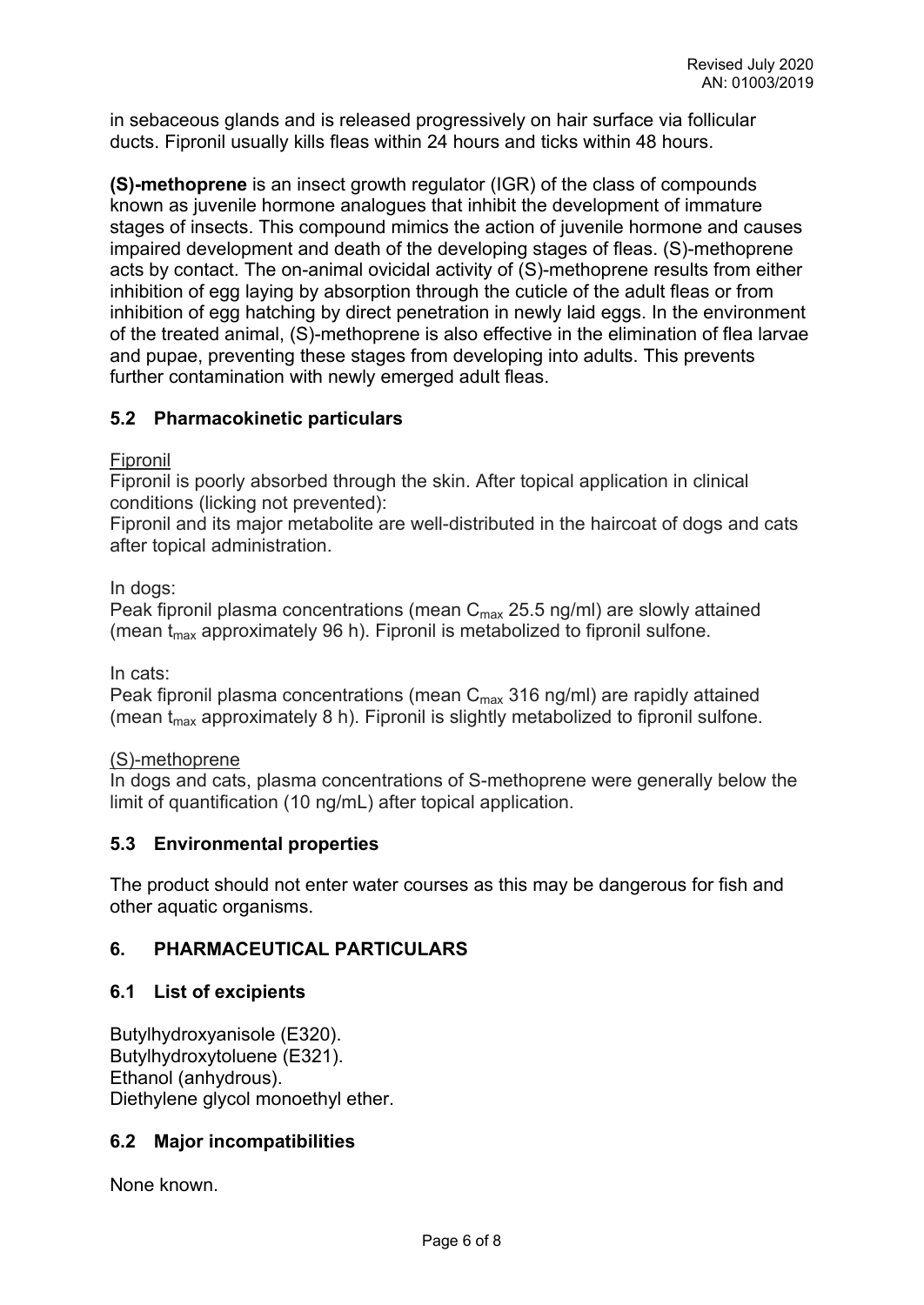# **6.3 Shelf life**

Shelf-life of the veterinary medicinal product as packaged for sale: 3 years.

## **6.4 Special precautions for storage**

This veterinary medicinal product does not require any special storage conditions.

## **6.5 Nature and composition of immediate packaging**

The pipettes are made of: Front foil: Polypropylene / polyethylene terephthalate Lidding foil: Polyester / aluminium / polyester / polyethylene terephthalate

Pipettes are packed in child resistant blisters

Packs containing 1, 3, 6, 12, 24, 60 or 120 pipettes.

Not all pack sizes may be marketed.

## **6.6 Special precautions for the disposal of unused veterinary medicinal product or waste materials derived from the use of such products**

Any unused veterinary medicinal product or waste materials derived from such veterinary medicinal products should be disposed of in accordance with local requirements.

The product should not enter water courses as this may be dangerous for fish and other aquatic organisms.

# **7. MARKETING AUTHORISATION HOLDER**

Ceva Animal Health Ltd Unit 3, Anglo Office Park White Lion Road Amersham Buckinghamshire HP7 9FB

# **8. MARKETING AUTHORISATION NUMBER**

Vm 15052/4063

# **9. DATE OF FIRST AUTHORISATION**

07 May 2014

## **10. DATE OF REVISION OF THE TEXT**

15 July 2020